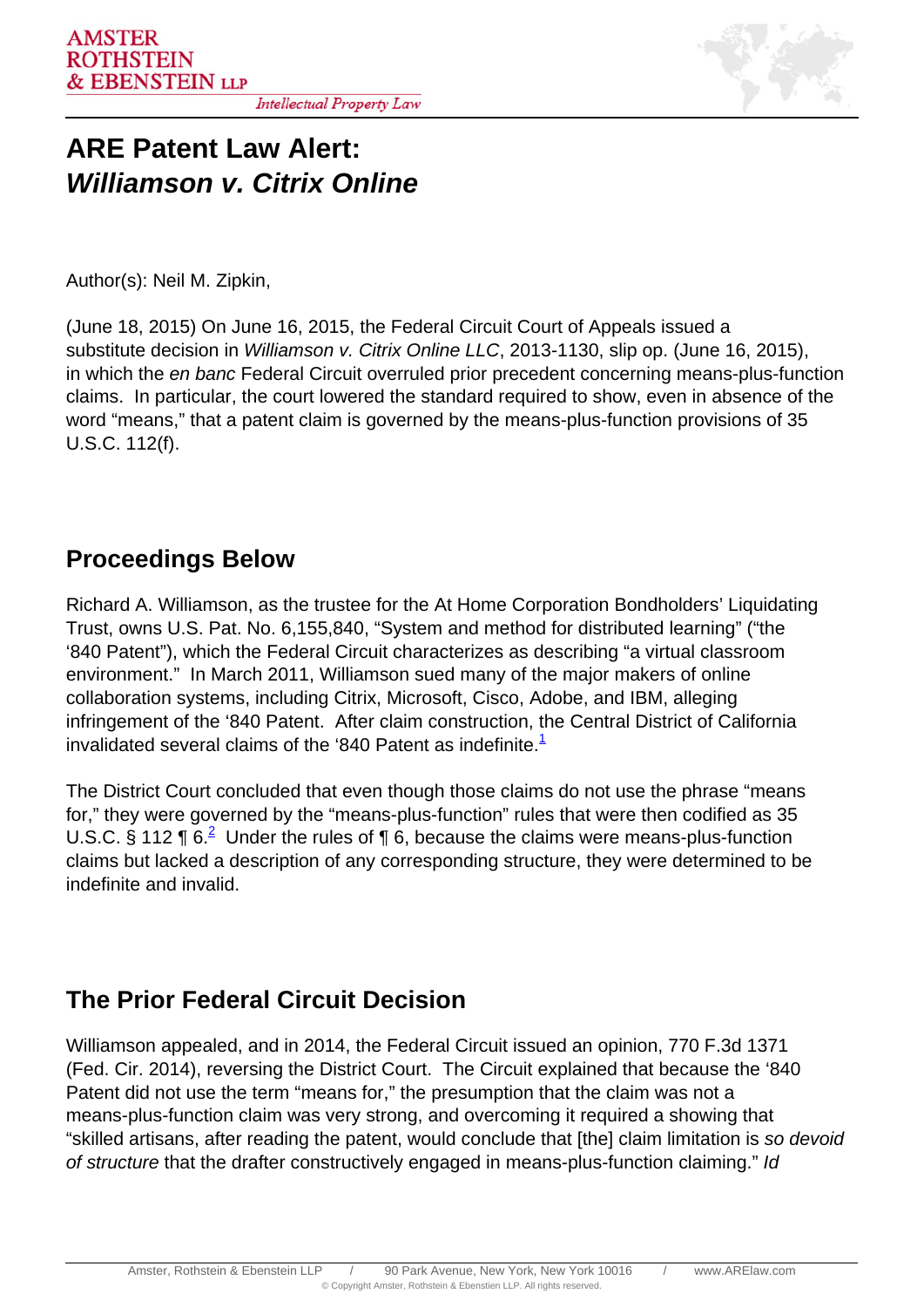

. (emphasis added). This standard was first expressed in Lighting World v. Birchwood Lighting, 382 F.3d 1354 (Fed. Cir. 2004).

The appellants sought en banc review, arguing that the Federal Circuit's standard for overcoming the presumption was too high. The Federal Circuit granted review, sitting en banc as to that point, and withdrew its 2014 opinion, substituting its 2015 opinion.

## **The New Old Rule**

The Federal Circuit explicitly overruled the Lighting World rule and the cases that followed it, concluding that the heightened standard for overcoming the presumption "has the inappropriate practical effect of placing a thumb on what should otherwise be a balanced analytical scale. It has shifted the balance struck by Congress in passing § 112, para. 6 and has resulted in a proliferation of functional claiming untethered to § 112, para. 6 and free of the strictures set forth in the statute." Williamson, slip op. at 15.

The Federal Circuit instead held that the correct standard is the standard that predates Lighting World: "whether the words of the claim are understood by persons of ordinary skill in the art to have a sufficiently definite meaning as the name for structure. When a claim term lacks the word 'means,' the presumption can be overcome and § 112, para. 6 will apply if the challenger demonstrates that the claim term fails to 'recite sufficiently definite structure' or else recites 'function without reciting sufficient structure for performing that function." *Id.* at 16.

The practical effect of this rule for claim drafters is that merely omitting the word "means" may not be enough to escape means-plus-function rules. This is significant for claim drafting because a claim governed by § 112(f) can only be infringed by the same structures as those described in the specification or their equivalents.

This change will especially impact patents on software, which some commentators had suggested took advantage of the strong presumption to achieve overly-broad claims that were not properly limited by means-plus-function rules.

For more information on how this recent development may affect your organization, please contact one of our attorneys.

Neil Zipkin is a partner and William Frank is an associate at Amster, Rothstein & Ebenstein LLP. Their practice specializes in intellectual property issues including litigating patent, trademark and other intellectual